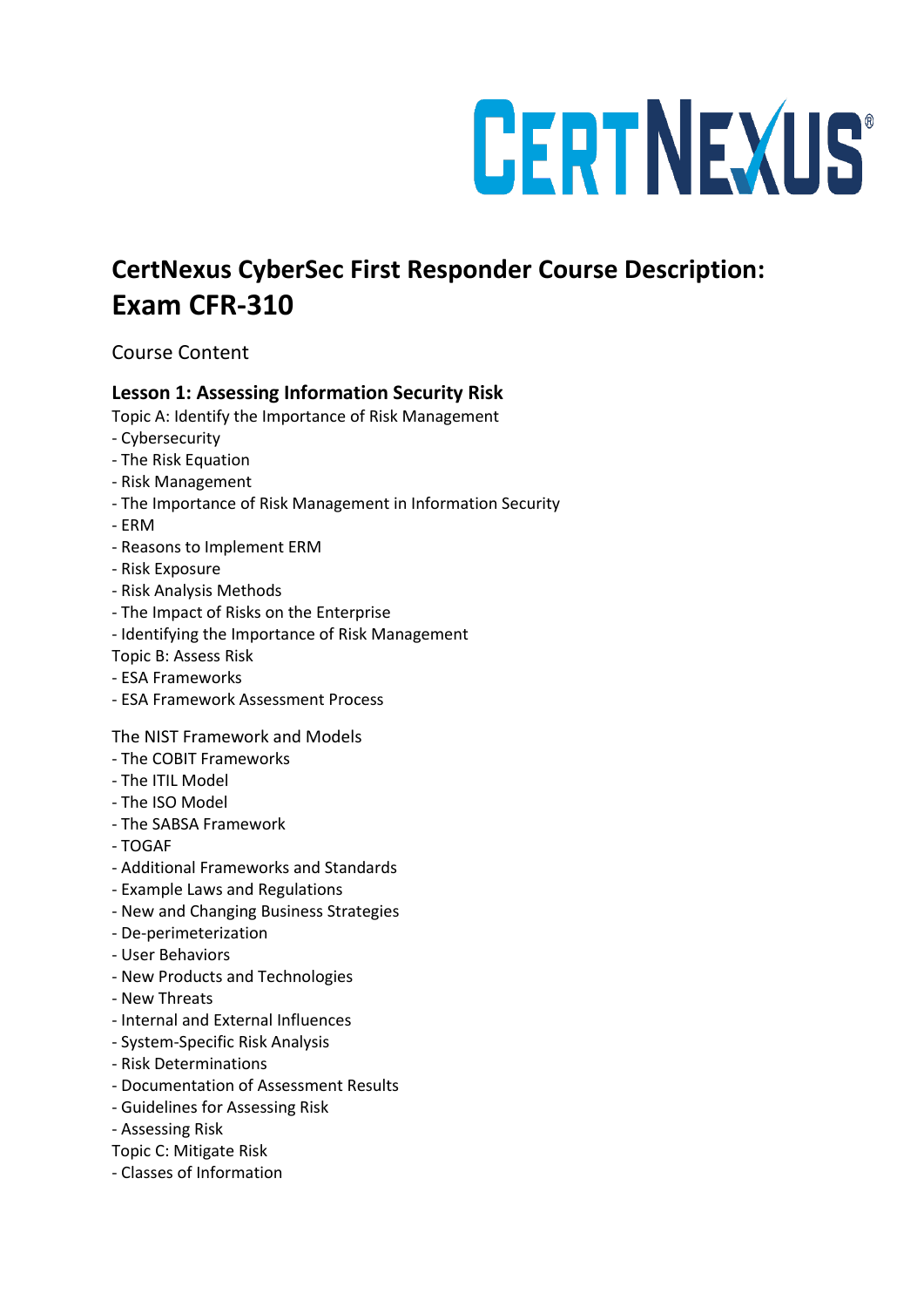- Classification of Information Types into CIA Levels
- Security Control Categories
- Select Controls Based on CIA Requirements
- Aggregate CIA Score
- CVSS
- CVE
- Extreme Scenario Planning and Worst Case Scenarios
- Risk Response Techniques
- Additional Risk Management Strategies
- Continuous Monitoring and Improvement
- IT Governance
- Verification and Quality Control
- Defense in Depth
- Guidelines for Mitigating Risk
- Mitigating Risk
- Topic D: Integrate Documentation into Risk Management
- From Policies to Procedures
- Policy Life Cycle
- Process and Procedure Life Cycle
- Topics to Include in Security Policies and Procedures
- Best Practices to Incorporate in Security Policies and Procedures
- Types of Policies
- Types of Procedures
- Business Documents That Support Security Initiatives
- Guidelines for Integrating Documentation into Risk Management
- Integrating Documentation into Risk Management

#### **Lesson 2: Analyzing the Threat Landscape**

Topic A: Classify Threats and Threat Profiles

- Threat Actors
- Threat Motives
- Threat Intentions
- Threat Targets
- Attack Vectors
- Attack Technique Criteria
- Qualitative Threat and Impact Analysis
- Guidelines for Classifying Threats and Threat Profiles
- Constructing Threat Profiles
- Topic B: Perform Ongoing Threat Research
- Ongoing Research
- Situational Awareness
- Commonly Targeted Assets
- The Latest Vulnerabilities
- The Latest Threats and Exploits
- The Latest Security Technologies
- Resources Aiding in Research
- The Global Cybersecurity Industry and Community
- Trend Data
- Trend Data and Qualifying Threats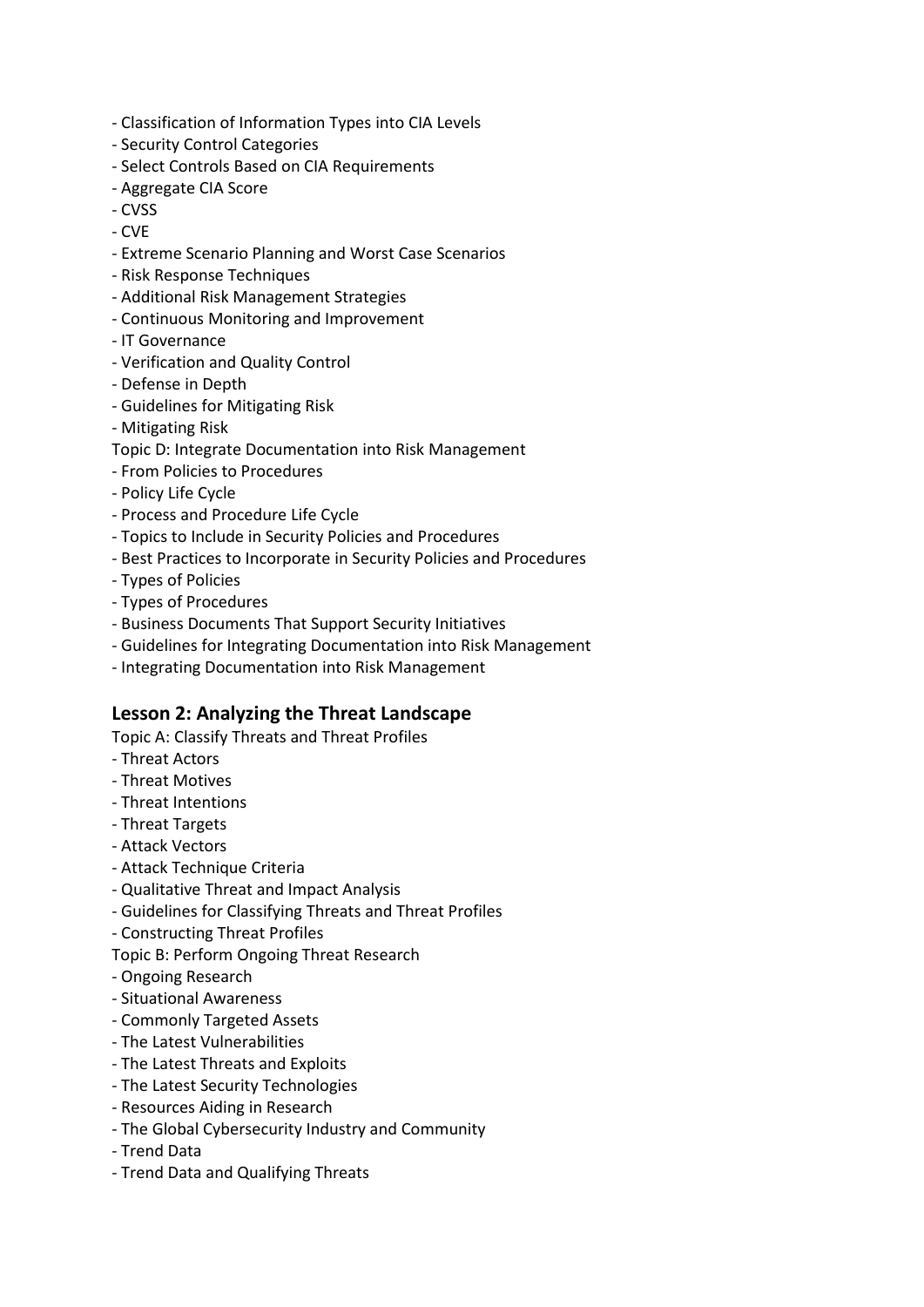- Guidelines for Performing Ongoing Threat Research
- Performing Ongoing Threat Landscape Research

#### Lesson 3: Analyzing Reconnaissance Threats to Computing and Network

#### Environments

- Topic A: Implement Threat Modeling
- The Diverse Nature of Threats
- The Anatomy of a Cyber Attack
- Threat Modeling
- Reasons to Implement Threat Modeling
- Approaches to Threat Modeling
- Attack Trees
- Threat Modeling Tools
- Threat Categories
- Implementing a Threat Model
- Topic B: Assess the Impact of Reconnaissance
- Footprinting, Scanning, and Enumeration
- Footprinting Methods
- Network and System Scanning Methods
- Enumeration Methods
- Variables Affecting Reconnaissance
- Evasion Techniques for Reconnaissance
- Reconnaissance Tools
- Packet Trace Analysis
- Performing Reconnaissance on a Network
- Examining Reconnaissance Incidents
- Capturing and Analyzing Data with Wireshark
- Topic C: Assess the Impact of Social Engineering
- Social Engineering
- Types of Social Engineering
- Phishing and Delivery Media
- Phishing and Common Components
- Social Engineering for Reconnaissance
- Assessing the Impact of Social Engineering

#### **Lesson 4: Analyzing Attacks on Computing and Network Environments**

- Topic A: Assess the Impact of System Hacking Attacks
- System Hacking
- Password Sniffing
- Password Cracking
- Privilege Escalation
- Social Engineering for Systems Hacking
- System Hacking Tools and Exploitation Frameworks
- Assessing the Impact of Systems Hacking Attacks

Topic B: Assess the Impact of Web-Based Attacks

- Client-Side vs. Server-Side Attacks
- XSS
- XSRF
- Command Injection
- Directory Traversal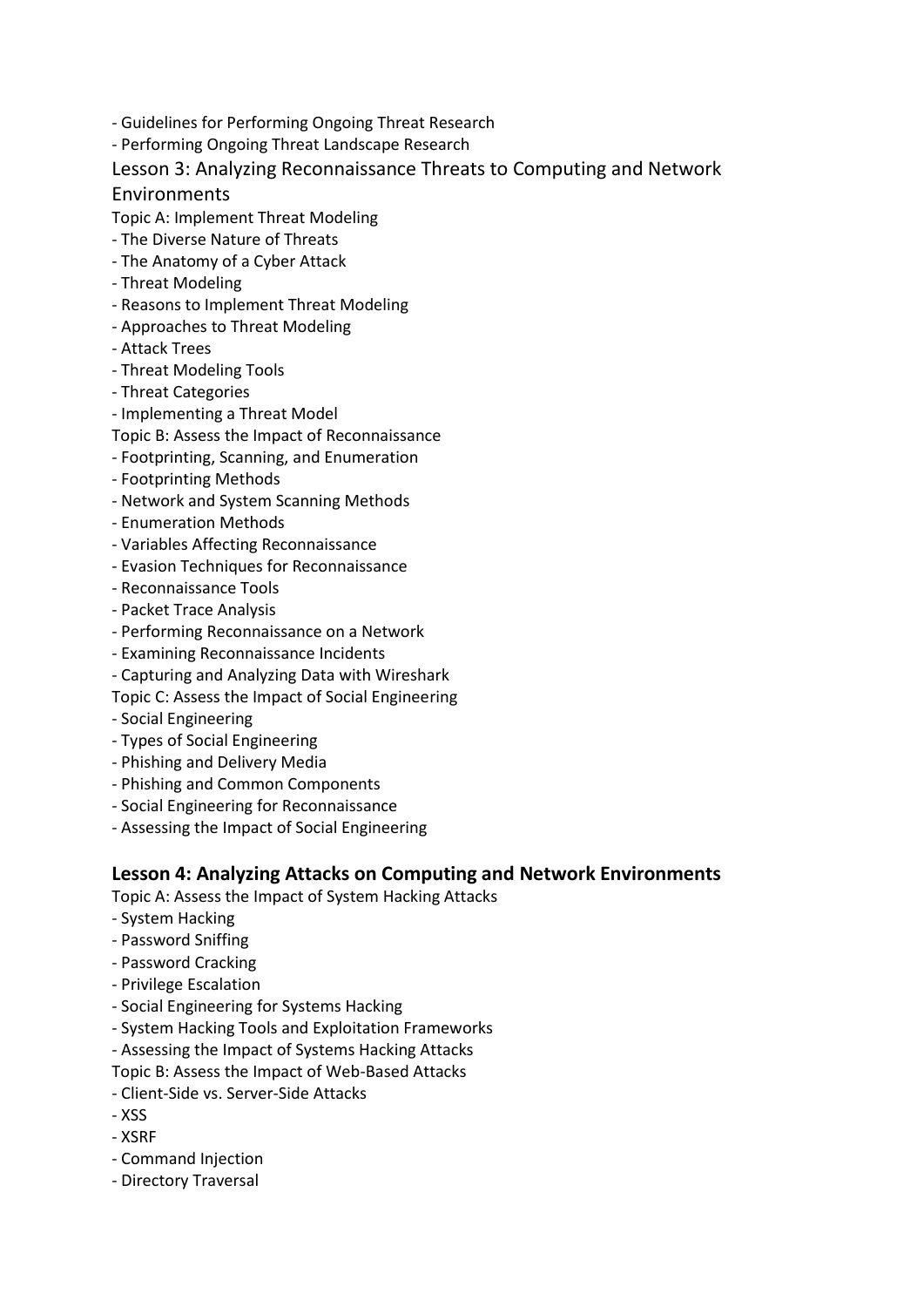- File Inclusion
- Additional Web Application Vulnerabilities and Exploits
- Web Services Exploits
- Web-Based Attack Tools
- Assessing the Impact of Web-Based Threats
- Topic C: Assess the Impact of Malware
- Malware Categories
- Trojan Techniques
- Virus and Worm Techniques
- Adware and Spyware Techniques
- Supply Chain Attack
- Malware Tools
- Assessing the Impact of Malware
- Topic D: Assess the Impact of Hijacking and Impersonation Attacks
- Spoofing, Impersonation, and Hijacking
- ARP Spoofing
- DNS Poisoning
- ICMP Redirect
- DHCP Spoofing
- NBNS Spoofing
- WPAD Hijacking
- Session Hijacking
- Hijacking and Spoofing Tools
- Assessing the Impact of Hijacking and Impersonation Attacks
- Topic E: Assess the Impact of DoS Incidents
- DoS Attack
- DoS Attack Techniques
- Botnets and DDoS
- Evasion Techniques for DDoS Incidents
- DoS Tools
- Assessing the Impact of DDoS Incidents
- Topic F: Assess the Impact of Threats to Mobile Security
- Trends in Mobile Security
- Wireless Threats
- Threats in BYOD Environments
- Threats to Specific Mobile Platforms
- Mobile Infrastructure Hacking Tools
- Assessing the Impact of Threats to Mobile Devices
- Topic G: Assess the Impact of Threats to Cloud Security
- Cloud Infrastructure Challenges
- Threats to Virtualized Environments
- Threats to Big Data
- Cloud Infrastructure Hacking Tools
- Cloud Platform Security
- Assessing the Impact of Threats to Cloud Infrastructures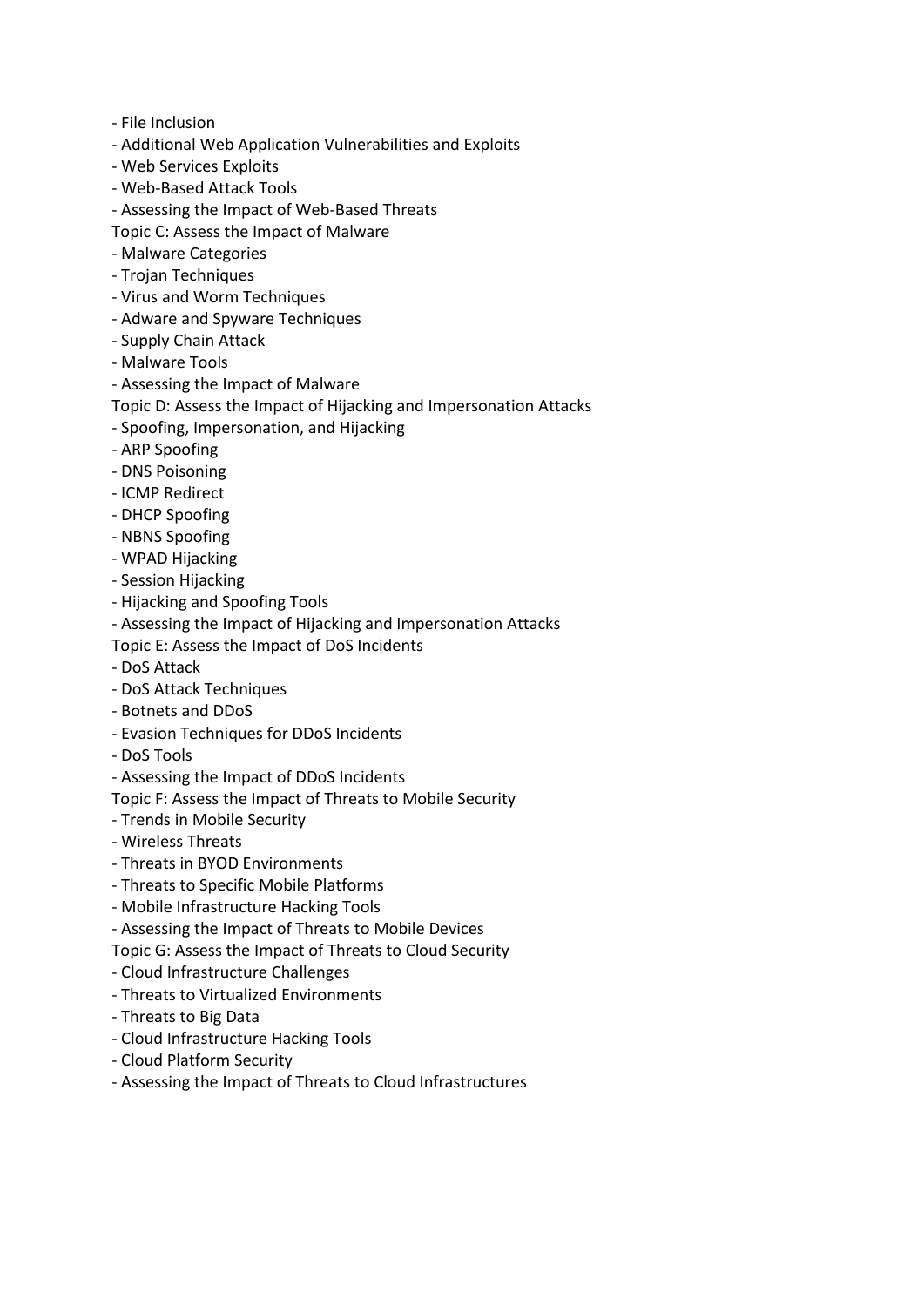#### **Lesson 5: Analyzing Post-Attack Techniques**

Topic A: Assess Command and Control Techniques

- Command and Control
- $-$  IRC.
- HTTP/S
- DNS
- ICMP
- Additional Channels
- Assessing Command and Control Techniques
- Topic B: Assess Persistence Techniques
- Advanced Persistent Threat
- Rootkits
- Backdoors
- Logic Bombs
- Rogue Accounts
- Detecting Rootkits
- Topic C: Assess Lateral Movement and Pivoting Techniques
- Lateral Movement
- Pass the Hash
- Golden Ticket
- Remote Access Services
- WMIC
- PsExec
- Pivoting
- VPN Pivoting
- SSH Pivoting
- Routing Tables and Pivoting
- Assessing Lateral Movement and Pivoting Techniques
- Topic D: Assess Data Exfiltration Techniques
- Data Exfiltration
- Covert Channels
- Steganography
- File Sharing Services
- Assessing Data Exfiltration
- Topic E: Assess Anti-Forensics Techniques
- Anti-Forensics
- Golden Ticket and Anti-Forensics
- Buffer Overflows
- Memory Residents
- Program Packers
- VM and Sandbox Detection
- ADS
- Covering Tracks
- Assessing Anti-Forensics Techniques
- Lesson 6: Managing Vulnerabilities in the Organization
- Topic A: Implement a Vulnerability Management Plan
- Vulnerability Management
- Vulnerability Management Process
- Requirements Identification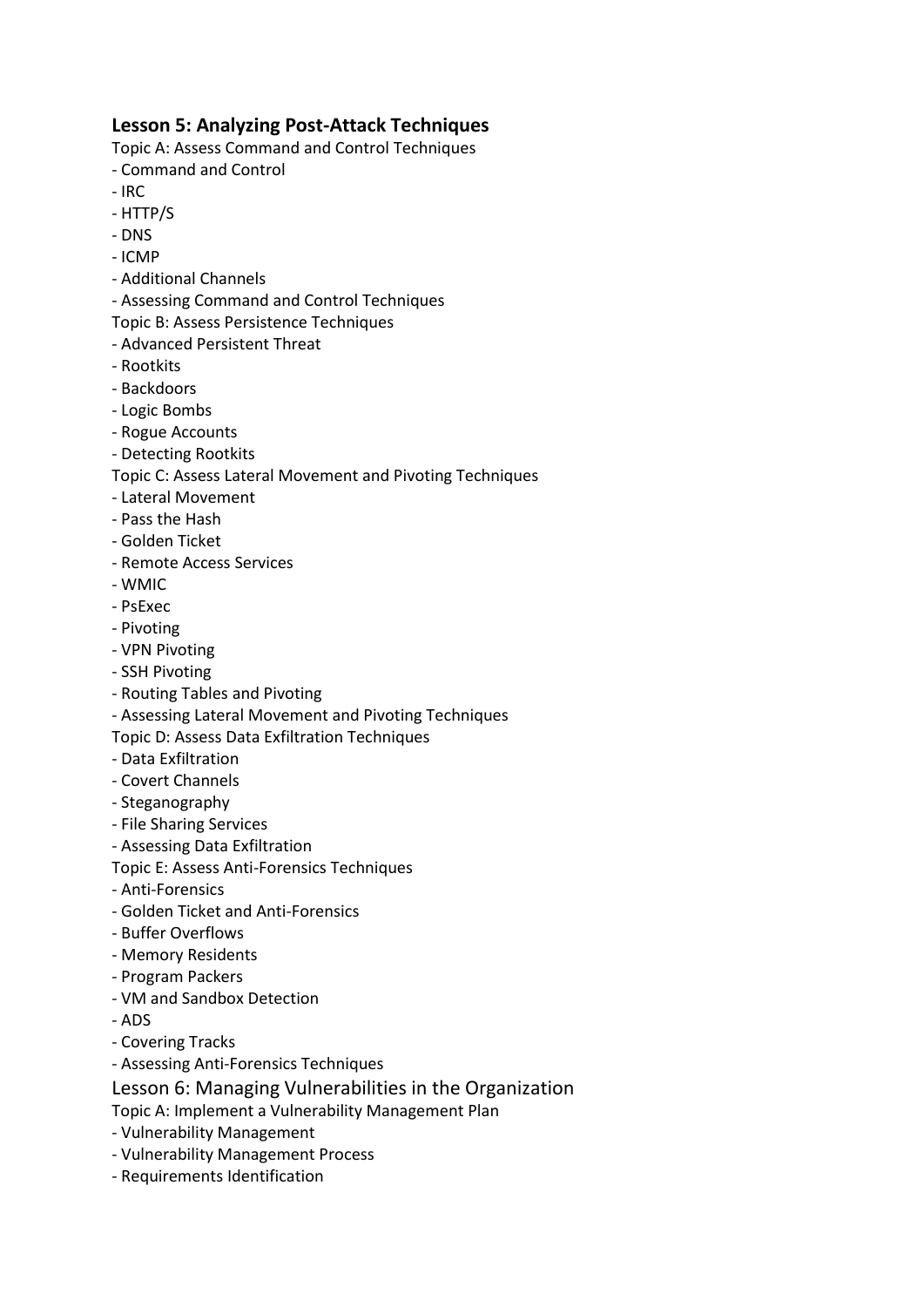- Execution and Report Generation
- Remediation
- Remediation Inhibitors
- Systemic Security Concerns
- Ongoing Scanning
- Scanning Frequency
- Guidelines for Implementing a Vulnerability Management Plan
- Implementing a Vulnerability Management Plan
- Topic B: Assess Common Vulnerabilities
- Vulnerability Assessment
- Penetration Testing
- Vulnerability Assessment vs. Penetration Testing
- Vulnerability Assessment Implementation
- Tools Used in Vulnerability Assessment
- Port Scanning and Fingerprinting
- Networking Vulnerabilities
- Host Vulnerabilities
- Application Vulnerabilities
- Virtual Infrastructure Vulnerabilities
- ICS Vulnerabilities
- Guidelines for Assessing Common Vulnerabilities
- Assessing Virtual Infrastructure Vulnerabilities
- Topic C: Conduct Vulnerability Scans
- Vulnerability Scans
- Specific Vulnerability Scanning Tools
- Vulnerability Report Analysis
- Results Validation and Correlation
- Guidelines for Conducting Vulnerability Scans
- Conducting Vulnerability Scans

#### **Lesson 7: Implementing Penetration Testing to Evaluate Security**

Topic A: Conduct Penetration Tests on Network Assets

- Vulnerability Scans
- Specific Vulnerability Scanning Tools
- Vulnerability Report Analysis
- Results Validation and Correlation
- Guidelines for Conducting Vulnerability Scans
- Conducting Vulnerability Scans
- Topic B: Follow Up on Penetration Testing
- Effective Reporting and Documentation
- Target Audiences
- Information Collection
- Penetration Test Follow-Up
- Report Classification and Distribution
- Analyzing and Reporting Penetration Test Results
- Lesson 8: Collecting Cybersecurity Intelligence
- Topic A: Deploy a Security Intelligence Collection and Analysis Platform
- Security Intelligence
- The Challenge of Security Intelligence Collection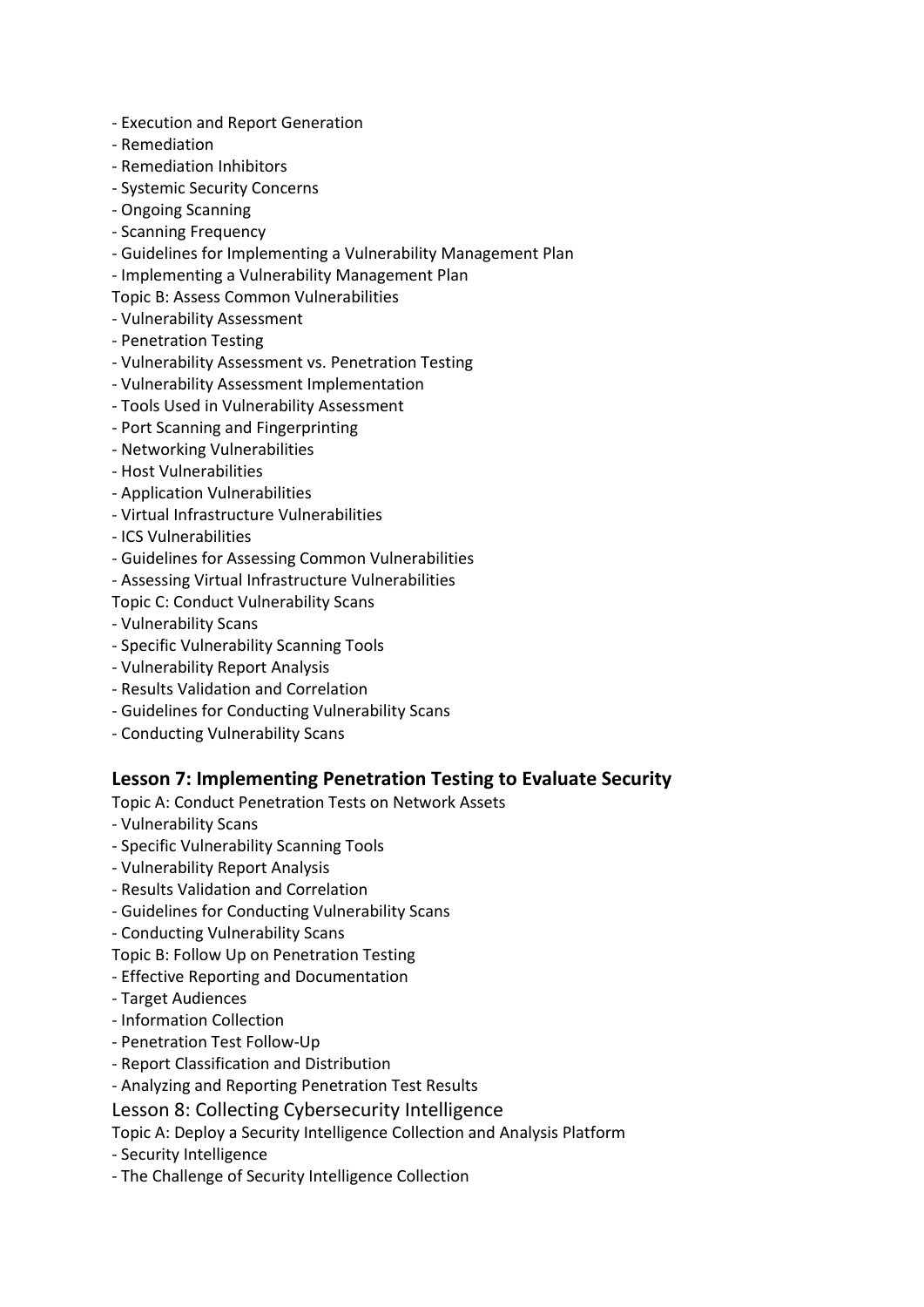- Security Intelligence Collection Life Cycle
- Security Intelligence Collection Plan
- CSM
- What to Monitor
- Security Monitoring Tools
- Data Collection
- Guidelines for Selecting Security Data Sources
- Information Processing
- Log Enrichment
- Log Auditing
- External Data Sources
- Publicly Available Information
- Collection and Reporting Automation Copyright 2020 CertNexus. All Rights Reserved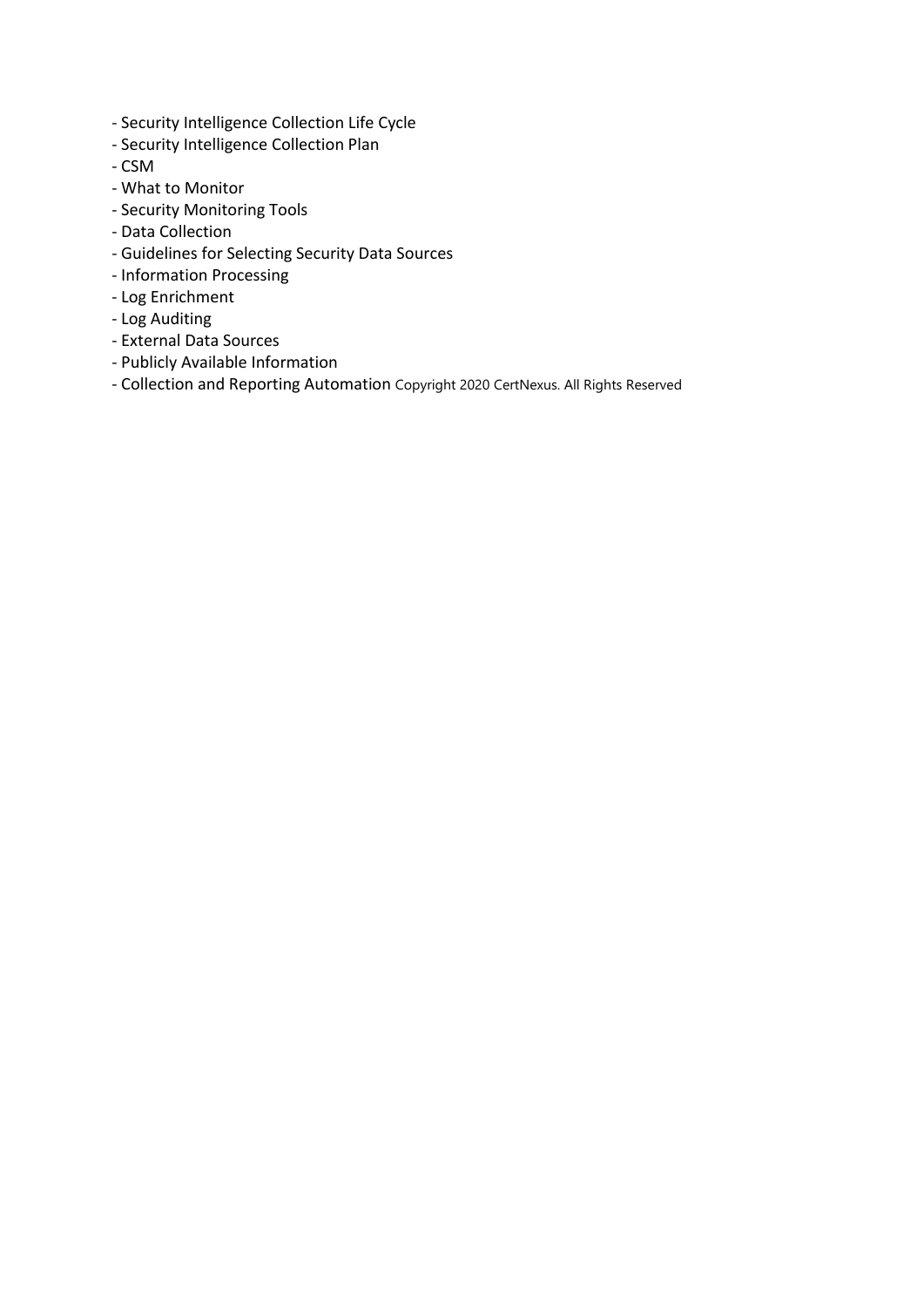- Data Retention
- Analysis Methods
- Deploying a Security Intelligence Collection and Analysis Platform
- Topic B: Collect Data from Network-Based Intelligence Sources
- Network Device Configuration Files
- Network Device State Data
- Switch and Router Logs
- Wireless Device Logs
- Firewall Logs
- WAF Logs
- IDS/IPS Logs
- Proxy Logs
- Carrier Provider Logs
- Cloud Provider Logs
- Software-Defined Networking
- Network Traffic and Flow Data
- Log Tuning
- Collecting Network-Based Security Intelligence
- Topic C: Collect Data from Host-Based Intelligence Sources
- Operating System Log Data
- Windows Event Logs
- Syslog Data
- Application Logs
- DNS Event Logs
- SMTP Logs
- HTTP Logs
- FTP Logs
- SSH Logs
- SQL Logs
- Collecting Host-Based Security Intelligence

#### Lesson 9: Analyzing Log Data

Topic A: Use Common Tools to Analyze Logs

- Preparation for Analysis
- Guidelines for Preparing Data for Analysis
- Log Analysis Tools
- The grep Command
- The cut Command
- The diff Command
- The find Command
- WMIC for Log Analysis
- Event Viewer
- Bash
- Windows PowerShell
- Additional Log Analysis Tools
- Long Tail Analysis Copyright 2020 CertNexus. All Rights Reserved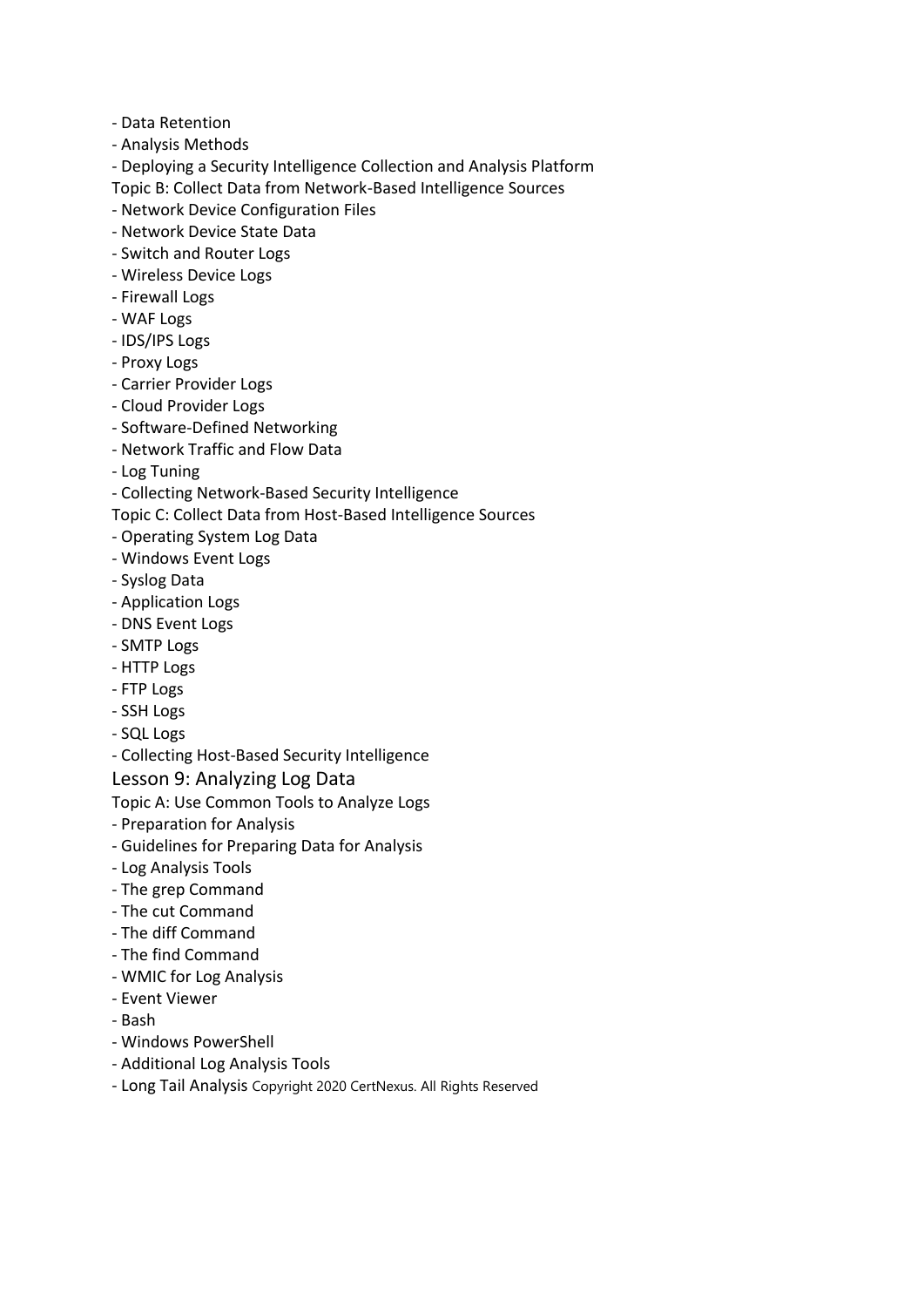- Guidelines for Using Windows- and Linux-Based Tools for Log Analysis
- Analyzing Linux Logs for Security Intelligence
- Topic B: Use SIEM Tools for Analysis
- Security Intelligence Correlation
- SIEM
- The Realities of SIEM
- SIEM Analysis
- Guidelines for Using SIEMs for Security Intelligence Analysis
- Incorporating SIEMs into Security Intelligence Analysis

#### Lesson 10: Performing Active Asset and Network Analysis

- Topic A: Analyze Incidents with Windows-Based Tools
- Registry Analysis Tools for Windows
- File System Analysis Tools for Windows
- Process Analysis Tools for Windows
- Service Analysis Tools for Windows
- Volatile Memory Analysis Tools for Windows
- Active Directory Analysis Tools
- Network Analysis Tools for Windows
- Analyzing Incidents with Windows-Based Tools
- Topic B: Analyze Incidents with Linux-Based Tools
- File System Analysis Tools for Linux
- Process Analysis Tools for Linux
- Volatile Memory Analysis Tools for Linux
- Session Analysis Tools for Linux
- Network Analysis Tools for Linux
- Analyzing Incidents with Linux-Based Tools
- Topic C: Analyze Malware
- Malware Sandboxing
- Crowd-Sourced Signature Detection
- Reverse Engineering
- Disassemblers
- Malware Strings
- Anti-Malware Solutions
- MAEC
- Guidelines for Analyzing Malware
- Analyzing Malware
- Topic D: Analyze Indicators of Compromise
- IOCs
- Unauthorized Software and Files
- Suspicious Emails
- Suspicious Registry Entries
- Unknown Port and Protocol Usage
- Excessive Bandwidth Usage
- Service Disruption and Defacement
- Rogue Hardware Copyright 2020 CertNexus. All Rights Reserved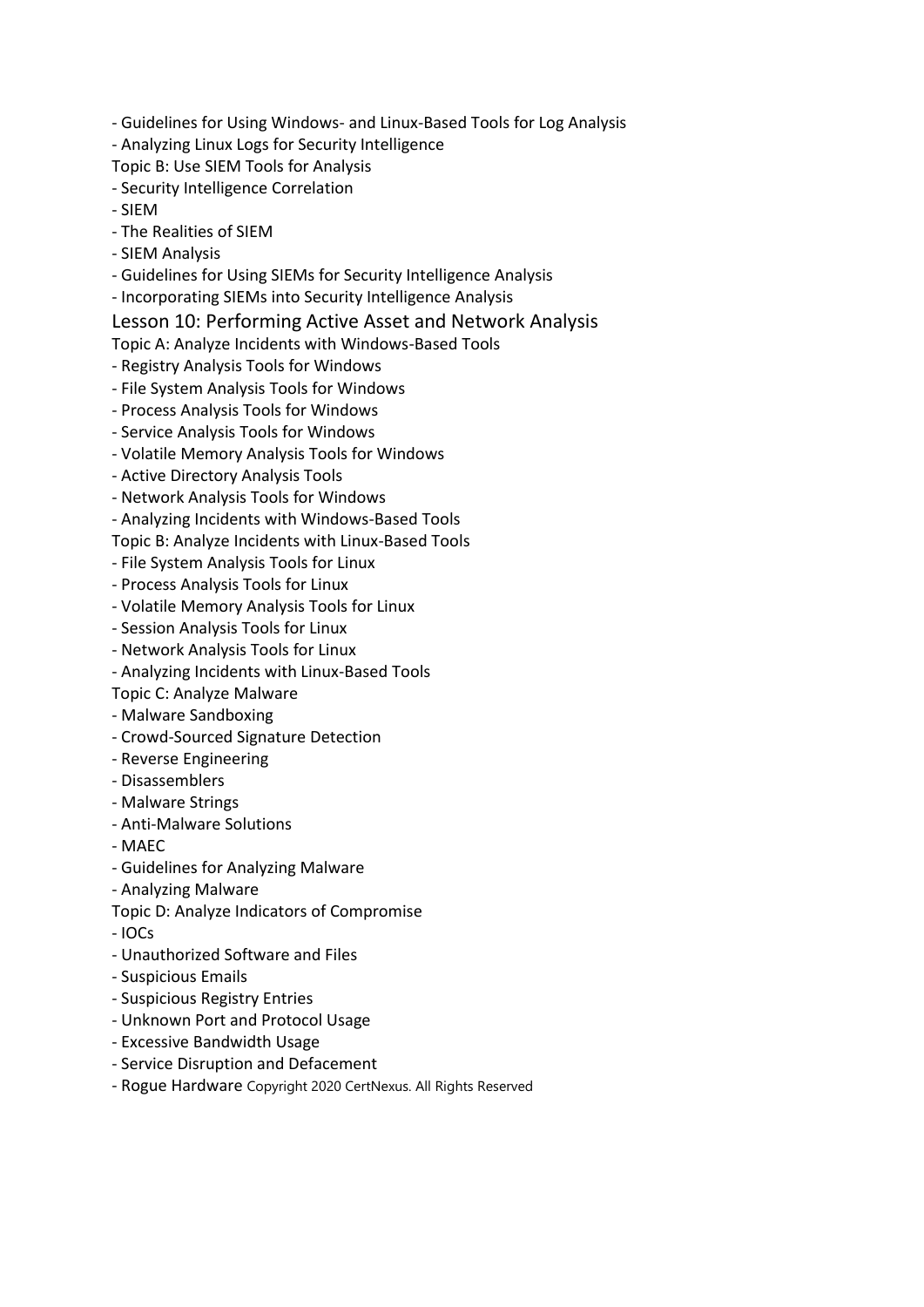- Suspicious or Unauthorized Account Usage
- Additional IOCs
- Guidelines for Analyzing Indicators of Compromise
- Analyzing Indicators of Compromise
- Lesson 11: Responding to Cybersecurity Incidents
- Topic A: Deploy an Incident Handling and Response Architecture
- Incident Handling and Response Planning
- Disaster Recovery Planning
- Incident Response Process
- SOCs
- CSIRT
- A Day in the Life of a CSIRT
- Communication within the CSIRT
- Internal and External Communication Plans
- Incident Identification
- The Impact and Scope of Incidents
- Incident Evaluation and Analysis
- Incident Containment
- Incident Mitigation and Eradication
- Incident Recovery
- Post-Incident
- Questions to Answer in an AAR
- Incident Handling Tools
- Developing an Incident Response System
- Topic B: Contain and Mitigate Incidents
- System Hardening
- Isolation
- Blacklisting
- Whitelisting
- DNS Filtering
- Black Hole Routing
- Mobile Device Management
- Secure Erasure and Disposal
- Devices and Tools Used in Containment and Mitigation
- The Importance of Updating Device Signatures
- Additional Containment and Mitigation Tactics
- Data Breach Incident Case Study
- DoS Incident Case Study
- APT Case Study
- Guidelines for Containing and Mitigating Incidents
- Identifying and Analyzing an Incident
- Containing, Mitigating, and Recovering from an Incident

Topic C: Prepare for Forensic Investigation as a CSIRT

- The Duties of a Forensic Analyst

- Communication of CSIRT Outcomes to Forensic Analysts Copyright 2020 CertNexus. All Rights Reserved